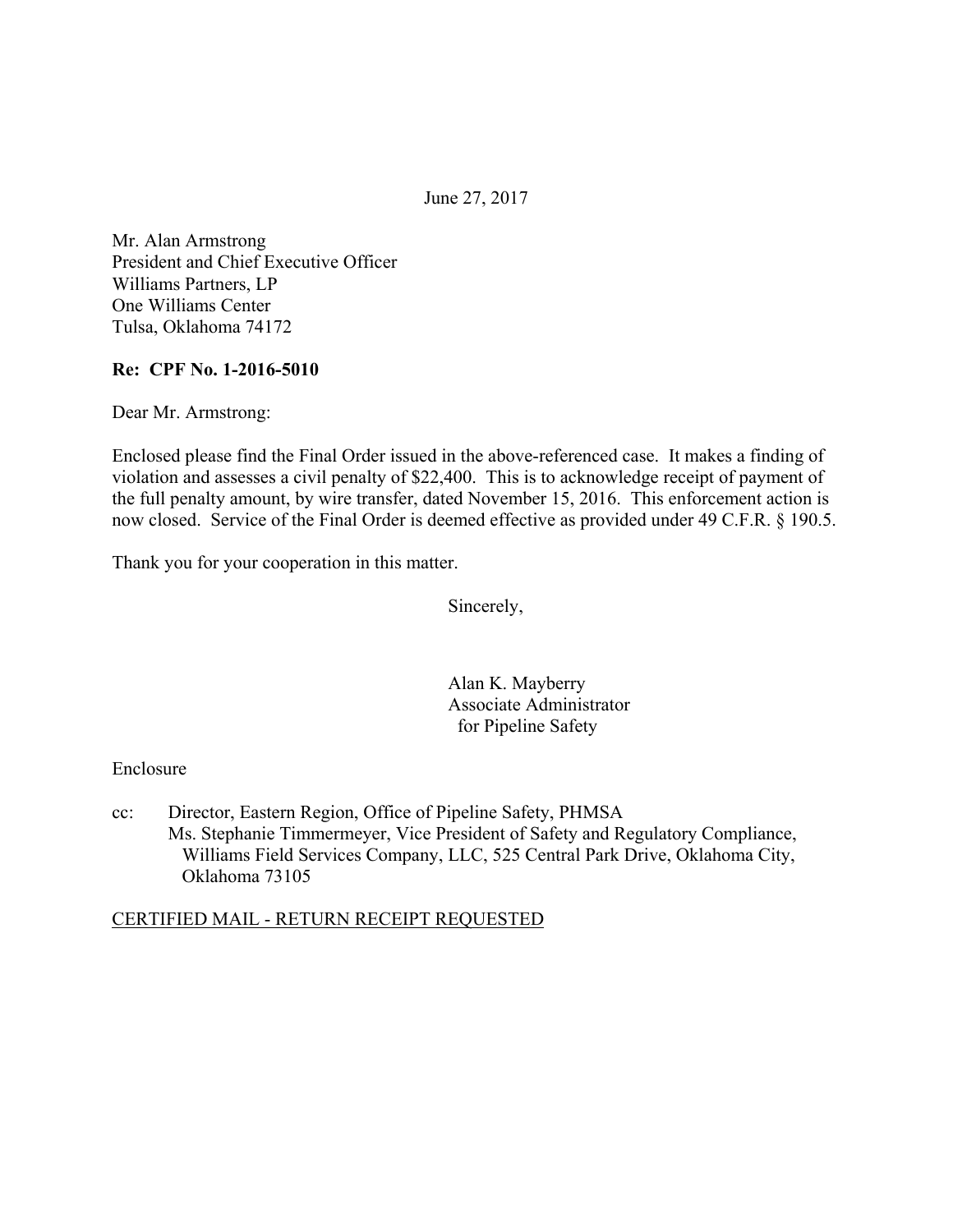### **U.S. DEPARTMENT OF TRANSPORTATION PIPELINE AND HAZARDOUS MATERIALS SAFETY ADMINISTRATION OFFICE OF PIPELINE SAFETY WASHINGTON, D.C. 20590**

In the Matter of *In the Matter of* 

**Williams Field Services Company, LLC, ) an operating company of Williams Partners, LP, ) CPF No. 1-2016-5010**

 $\mathcal{L} = \{ \mathcal{L} \mathcal{L} \mathcal{L} \mathcal{L} \mathcal{L} \mathcal{L} \mathcal{L} \mathcal{L} \mathcal{L} \mathcal{L} \mathcal{L} \mathcal{L} \mathcal{L} \mathcal{L} \mathcal{L} \mathcal{L} \mathcal{L} \mathcal{L} \mathcal{L} \mathcal{L} \mathcal{L} \mathcal{L} \mathcal{L} \mathcal{L} \mathcal{L} \mathcal{L} \mathcal{L} \mathcal{L} \mathcal{L} \mathcal{L} \mathcal{L} \mathcal{L} \mathcal{L} \mathcal{L} \mathcal{L} \$  **)** 

 **)** 

 **)** 

**\_\_\_\_\_\_\_\_\_\_\_\_\_\_\_\_\_\_\_\_\_\_\_\_\_\_\_\_\_\_\_\_\_\_\_\_\_\_\_\_\_\_\_\_\_\_\_\_)** 

**Respondent. )** 

## **FINAL ORDER**

On May 8, 2014, pursuant to 49 U.S.C. § 60117, a representative of the Pipeline and Hazardous Materials Safety Administration (PHMSA), Office of Pipeline Safety (OPS), reviewed the March 24, 2014 Operator Registry Notification G-20140324-4502 from Williams Field Services Company, LLC (Williams or Respondent), submitted online through the National Registry of Pipeline and LNG Operators website. Williams is an operating company of Williams Partners, LP, and operates approximately 1,153 miles of hazardous liquid pipeline throughout Colorado, Kansas, Pennsylvania, West Virginia and Wyoming.<sup>1</sup>

As a result of the review, the Director, Eastern Region, OPS (Director), issued to Respondent, by letter dated October 31, 2016, a Notice of Probable Violation and Proposed Civil Penalty (Notice). In accordance with 49 C.F.R. § 190.207, the Notice proposed finding that Williams had violated 49 C.F.R. § 195.64, and proposed assessing a civil penalty of \$22,400 for the alleged violation.

Williams did not respond to the Notice but paid the proposed civil penalty of \$22,400. In accordance with 49 C.F.R.  $\S$  190.208(a)(1), such payment authorizes the Associate Administrator to make a finding of violation and to issue this Final Order.

# **FINDING OF VIOLATION**

Williams did not contest the allegation in the Notice that it violated 49 C.F.R. Part 195, as follows:

**Item 1:** The Notice alleged that Respondent violated 49 C.F.R. § 195.64(c)(1)(ii), which states:

 $\overline{a}$ <sup>1</sup> Pipeline Safety Violation Report (Violation Report), (Oct. 31, 2016) (on file with PHMSA), at 1.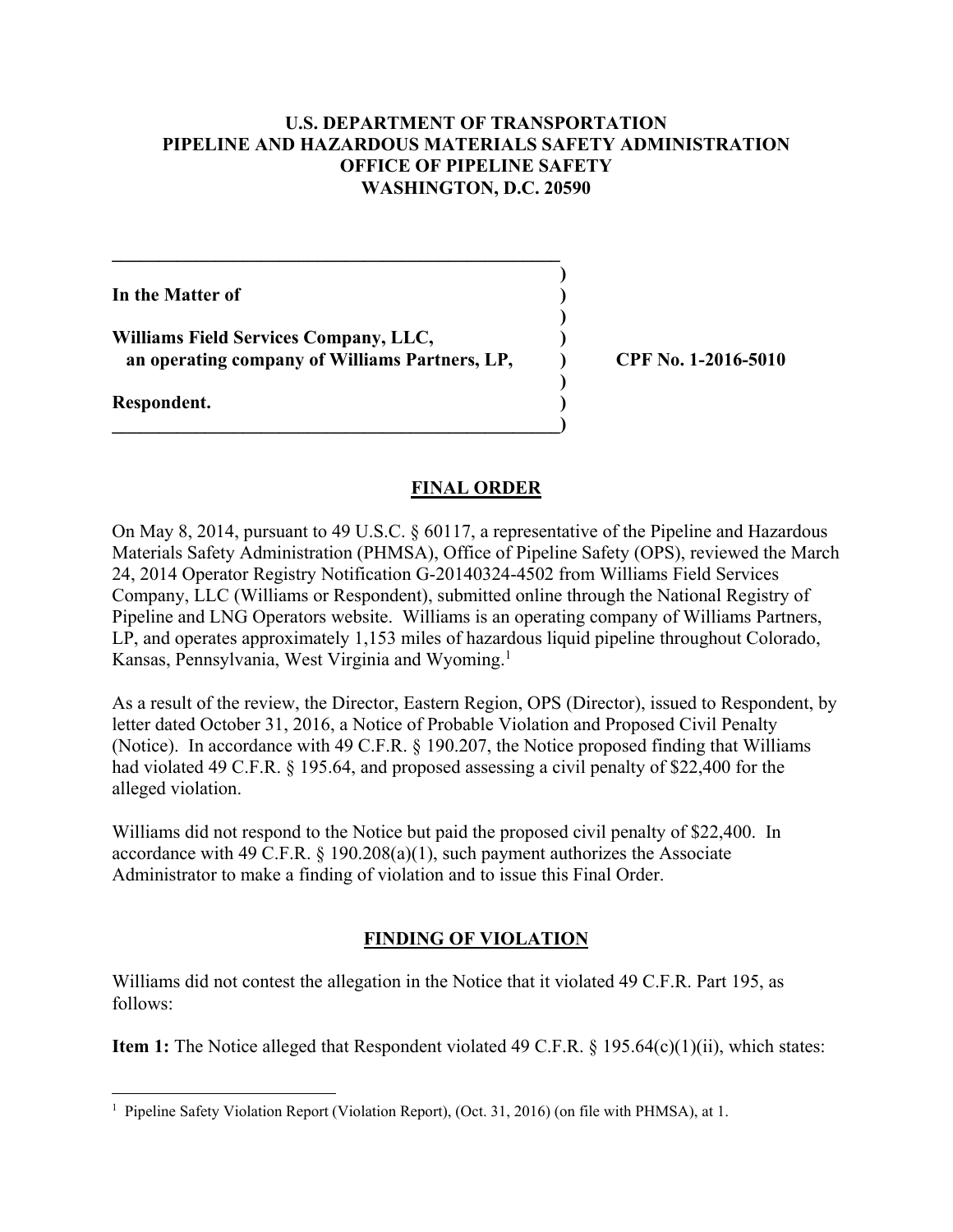### **§ 195.64 National Registry of Pipeline and LNG Operators.**

(a) ….

(c) Changes. Each operator must notify PHMSA electronically through the National Registry of Pipeline and LNG Operators at *http://opsweb.phmsa.dot.gov*, of certain events.

(1) An operator must notify PHMSA of any of the following events not later than 60 days before the event occurs:

 $(i)$  …

 $\overline{a}$ 

(ii) Construction of 10 or more miles of a new or replacement hazardous liquid pipeline.

The Notice alleged that Respondent violated 49 C.F.R.  $\S$  195.64(c)(1)(ii) by failing to notify PHMSA of the construction of 10 or more miles of new hazardous liquid pipeline at least 60 days before the event occurred. Specifically, the Notice alleged that Williams failed to notify PHMSA of a construction project that consisted of 50 miles of new hazardous liquid pipeline until after construction of the project began. On May 8, 2014, a PHMSA inspector reviewed a construction notification submitted by Williams, dated March 24, 2014. Williams submitted the "Type G" (construction of 10 miles or more of line pipe) notification through the online National Registry of Pipeline and LNG Operators website. Williams' construction notification reported field construction for approximately 50 miles of new hazardous liquid, interstate pipeline. The notification indicated the new pipeline would start at the Oak Grove Extraction Plant in Moundsville, West Virginia, and end at a meter and regulator site in Houston, Pennsylvania. The Notice also alleged that Williams personnel confirmed that construction of the new hazardous liquid line began on June 13, 2013, over nine months before the construction notification was submitted to PHMSA. Respondent did not contest this allegation of violation.

Accordingly, based upon a review of all of the evidence, I find that Respondent violated 49 C.F.R. § 195.64(c)(1)(ii) by failing to notify PHMSA of the construction of 10 or more miles of new hazardous liquid pipeline at least 60 days before the event occurred.

This finding of violation will be considered a prior offense in any subsequent enforcement action taken against Respondent.

## **ASSESSMENT OF PENALTY**

Under 49 U.S.C. § 60122, Respondent is subject to an administrative civil penalty not to exceed \$200,000 per violation for each day of the violation, up to a maximum of \$2,000,000 for any related series of violations.<sup>2</sup> In determining the amount of a civil penalty under 49 U.S.C. § 60122 and 49 C.F.R. § 190.225, I must consider the following criteria: the nature, circumstances, and gravity of the violation, including adverse impact on the environment; the degree of Respondent's culpability; the history of Respondent's prior offenses; and any effect that the penalty may have on its ability to continue doing business; and the good faith of

<sup>2</sup> These amounts are adjusted annually for inflation. *See, e.g.*, Pipeline Safety: Inflation Adjustment of Maximum Civil Penalties, 82 Fed. Reg. 19325 (April 27, 2017).